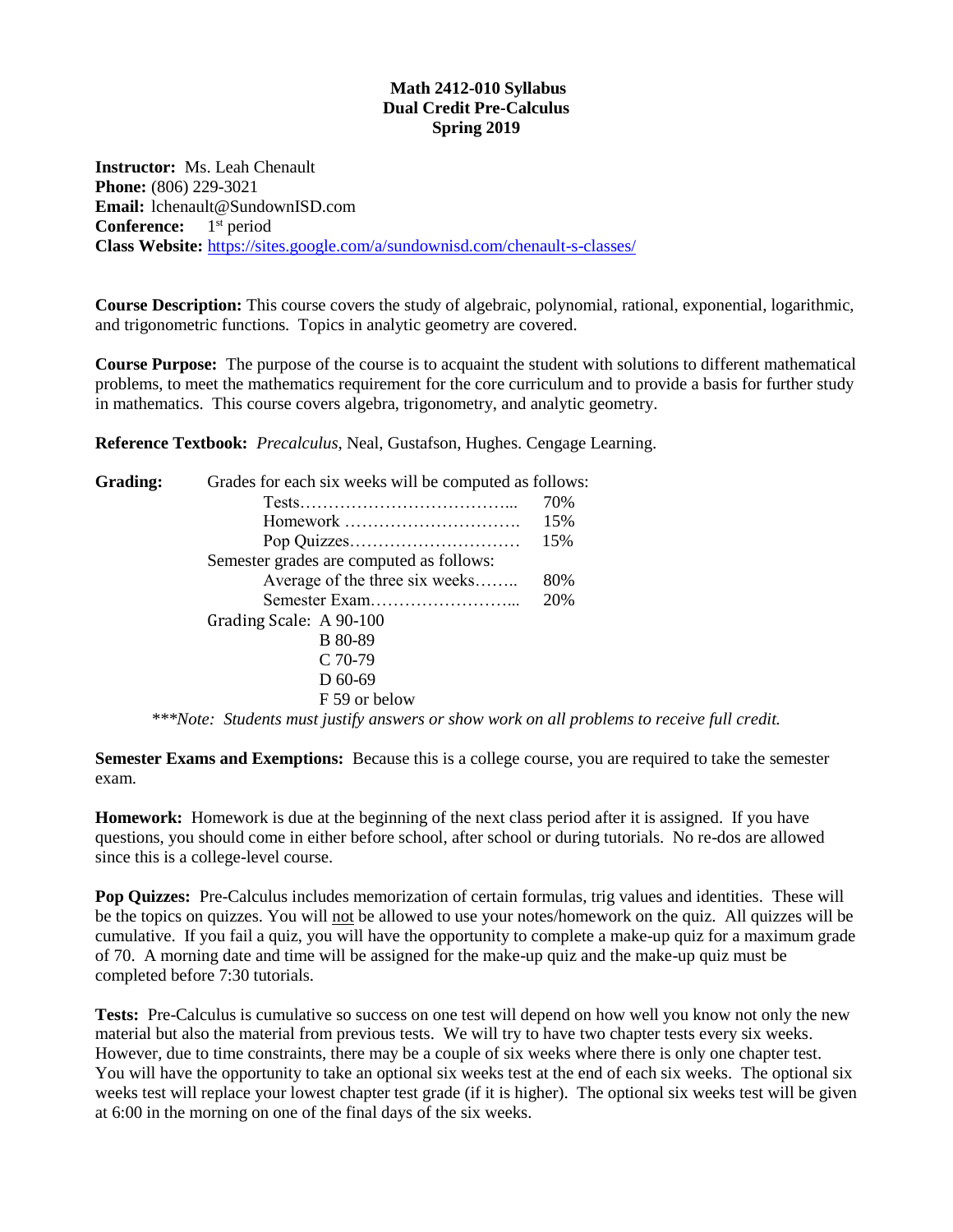**Attendance Policy:** Four absences per semester are allowed but not recommended. Upon your fifth absence (except in cases of documented extreme circumstances as determined by the professor), you will be withdrawn from the course with a grade of X or F. You may also be withdrawn if, in the instructor's opinion, minimum course objectives cannot be met due to absences. If you are withdrawn because of absences, you are financially responsible for paying the course tuition and fees.

**Tests Missed Because of an Absence:** Because this is a college level class, there are no provisions for making up exams. Only under extreme circumstances (death in the family, serious illness etc) will make-up exams be given, and these circumstances must be documented. If you are going to miss an exam, the instructor should be notified in advance via email or in person. If you miss an exam for something other than a documented extreme circumstance, you will receive a zero for the exam. This zero can only be replaced with the optional exam given at the end of the six weeks.

**Daily Work and Quizzes Missed Because of an Absence:** If you have an unplanned absence (emergency, sickness etc), it is your responsibility to contact the instructor via email as soon as possible and to complete your make-up work/quiz by the next class period. If you have a planned absence (doctor's appointment, school extracurricular activity etc), it is your responsibility to get your make-up work before you leave. If you fail to do the above, you will receive a zero for the assignment/quiz.

Late work: This is a college class so late work is not accepted. If you do not turn in an assignment, you will receive a zero.

**Early Work:** If a student correctly completes and turns in his/her homework by 8:00 AM the school day after it is assigned, ten bonus points will be awarded on that assignment.

**Notebook:** Each student will turn in a two-pocket, three-ring notebook at the end of each six weeks. This notebook will include all assignments from the six weeks as well as all notes from the year. It will also include a table of contents and a copy of the syllabus. The notebook will count as two homework grades.

**Notes:** All class notes and bell work should be dated and kept in a three-subject spiral. This spiral should only contain your math notes and will be turned in with your notebook at the end of each six weeks.

**Bell Work:** A short assignment will be on the board each day when students arrive in class. The student is expected to begin working as soon as the tardy bell rings. We will spend approximately the first five minutes of class on the bell work. The student will write the assignment in his/her notes along with the date. This work will be checked when notebooks are turned in at the end of the six weeks.

**Calculators:** There will be times throughout the year when students will need a graphing calculator to complete an assignment. We have a limited number that are available for check out for the year. Your parent/guardian must sign a check out form before you will be allowed to check out the calculator. If you elect to check out a calculator for the year, you assume all responsibility for that calculator if it is damaged, lost or stolen while in your possession.

**Grade Reports:** You will receive a weekly grade report.

**Tutorials:** Mandatory tutorials for students in danger of failing will be conducted at 7:30 each morning. The 7:30 bell is the tardy bell if you are required to be in tutorials. If you are placed on the weekly tutorial list (whether it be because of your average, an incomplete or a TRT), you will be expected to complete that entire week's worth of tutorials.

**Extra Tutoring:** I will be in my room by at least 6:45 every morning (earlier if you need me to be) if you desire more help. I will also be around after school most days if that is a better time for you.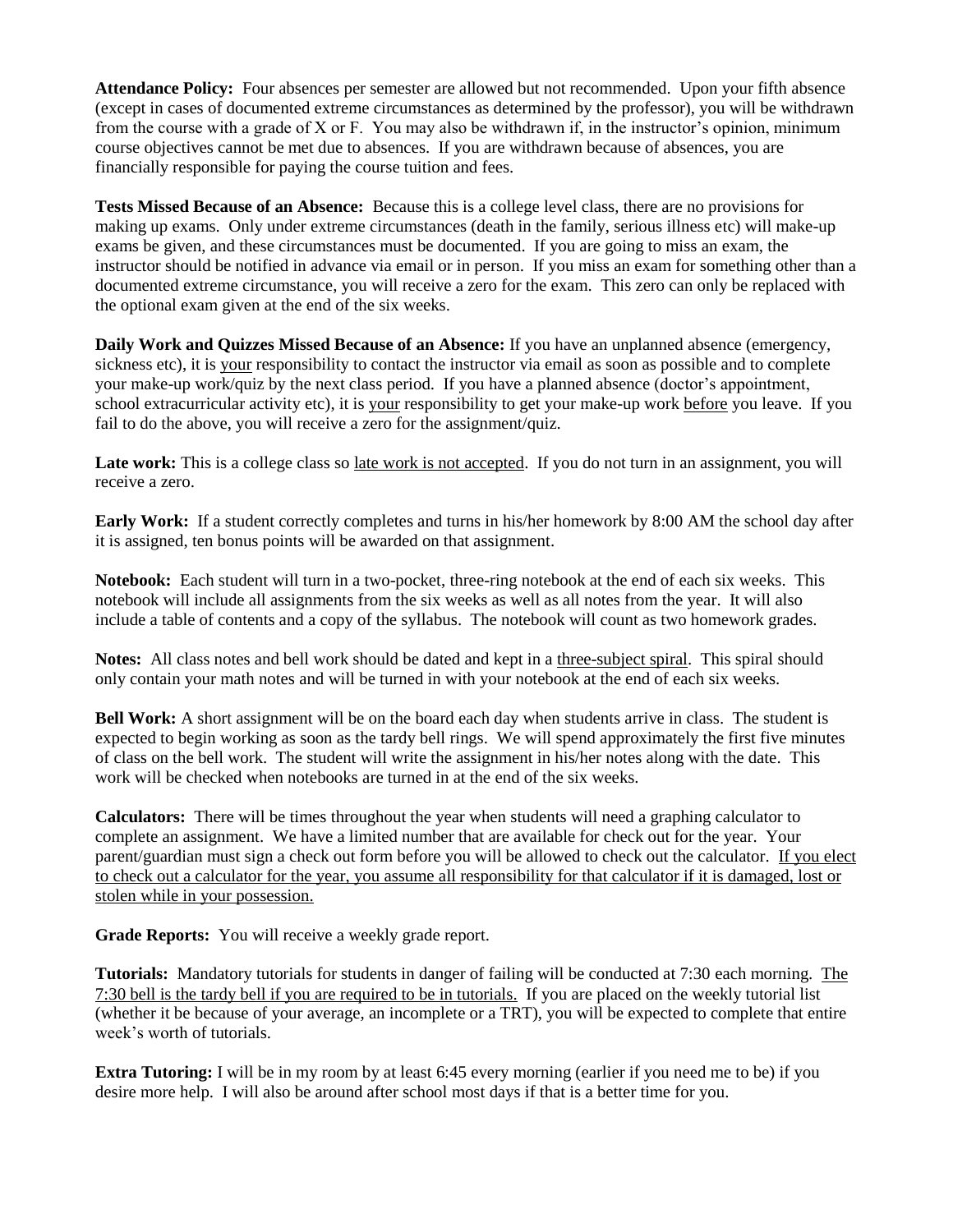**Materials:** Students are expected to bring the following to class each day:

- Covered textbook
- Spiral notebook
- Notebook
- Pencil and pen
- Calculator
- Straight-edge notebook paper

**Tardiness:** A student is tardy if he/she is not in the classroom with all required materials when the tardy bell rings.

**Academic Honesty:** You are expected to uphold the ideas of academic honesty. All work that is graded must be your own. This policy applies to all work attempted in the course. If this policy is violated, the student will receive a zero for the assignment and will be dropped with an F. For more details on what is considered cheating, see the South Plains College catalog.

## **Class Rules:**

- Be courteous and respectful at all times.
- Be on time and ready to learn.
- Keep your hands and feet to yourself.
- Use only pencil for all assignments.
- Wait to be dismissed before leaving class. The bell does not dismiss you!!
- No food or drinks in class other than bottled water.
- Students are not permitted to use electronic devices, other than a calculator, in class.
- Adhere to the requirements of the Student Code of Conduct.

## **Student Learning Outcomes/Competencies:**

Upon completion of this course and receiving a passing grade, the student will be able to:

1. Demonstrate and apply knowledge of properties of functions.

2. Recognize and apply algebraic and transcendental functions and solve related equations.

- 3. Apply graphing techniques to algebraic and transcendental functions.
- 4. Compute the values of trigonometric functions for key angles in all quadrants of the unit circle measured in both degrees and radians.
- 5. Prove trigonometric identities.
- 6. Solve right and oblique triangles.

## **Core Objectives:**

## **1. Communication Skills:**

Effective development, interpretation, and expression of ideas through written, oral, and visual communication.

- Develop, interpret, and express ideas through written communication
- Develop, interpret, and express ideas through oral communication
- Develop, interpret, and express ideas through visual communication

# **2. Critical Thinking:**

Creative thinking, innovation, inquiry, analysis, evaluation, and synthesis of information.

- Generate and communicate ideas by combining, changing, and reapplying existing information
- Gather and assess information relevant to a question
- Analyze, evaluate, and synthesize information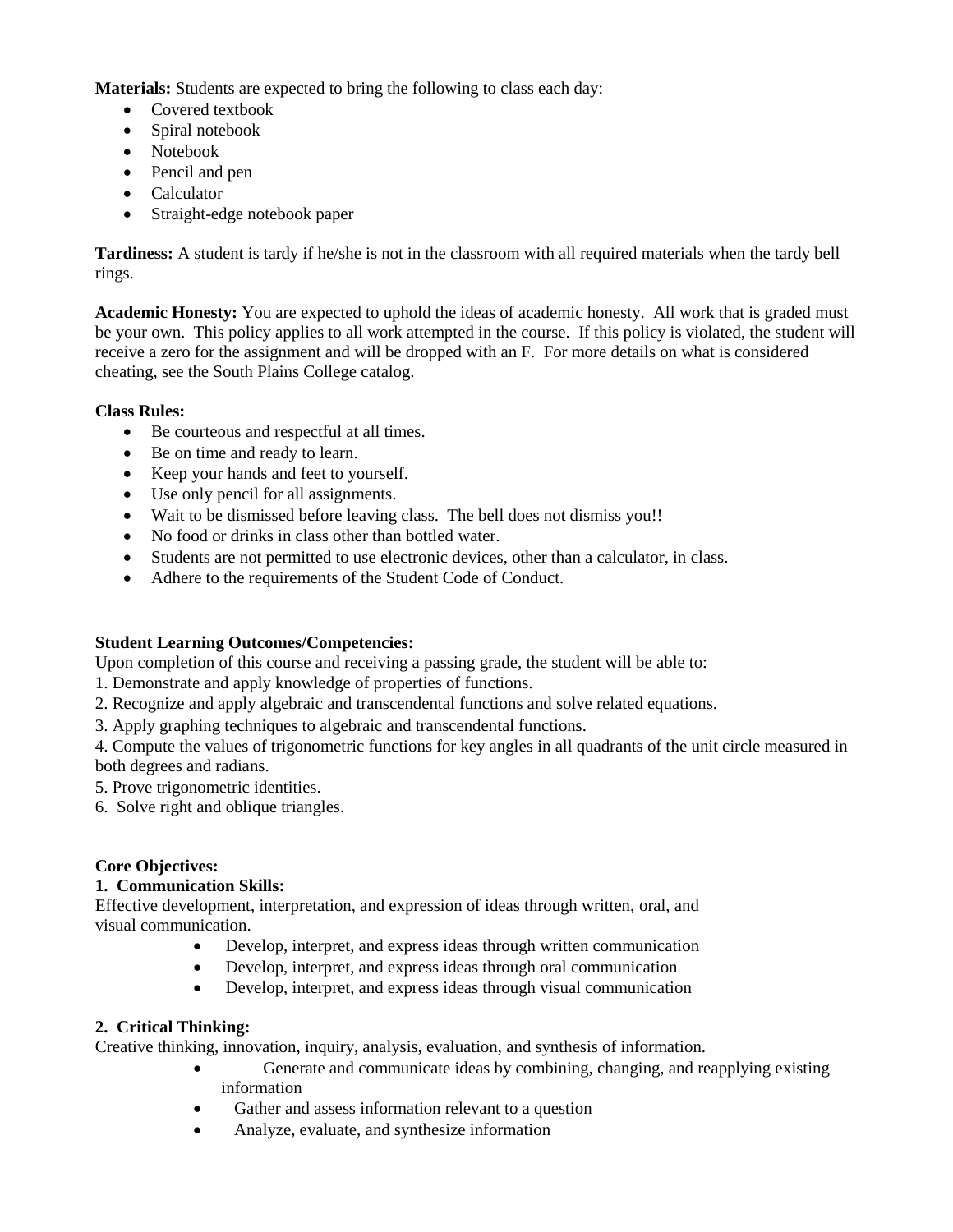#### **3. Empirical and Quantitative Competency Skills:**

The manipulation and analysis of numerical data or observable facts resulting in informed conclusions.

- Manipulate and analyze numerical data and arrive at an informed conclusion
- Manipulate and analyze observable facts and arrive at an informed conclusion

#### **Tentative Calendar:**

**Week 1:** Trigonometric Angles, Non-Acute Angles, Trigonometric Functions, Using a Calculator to Solve Right Triangles, Laws of Sines and Cosines, Triangle Applications

**Week 2:** Fundamental Trig Identities, Simplifying Identities (Symbolic Algebraic Manipulation), Verifying Identities, Sum and Difference, Double, and Half Identities , Power Reducing, Sum to Product and Product to Sum Identities

**Week 3:** Exam 1, Radian Applications, Graphs of Sine, Cosine, Tangent and Cotangent and Their Transformations,

**Week 4:** Trigonometric Equations, Polar Graphs and Equations, Vectors and Dot Product, Vector Applications

**Week 5:** Exam 2, Other Types of Equations, Inequalities, Functions, Domains, Characteristics of Functions, **Transformations** 

**Week 6:** Composite Functions, Inverse Functions, Average Rate of Change and Difference Quotient, Linear Functions

**Week 7:** Quadratic Functions, Polynomial Functions, Roots of Polynomial Functions

**Week 8:** Binomial Expansion, Exam 3, Exponential Functions, Logarithmic Functions,

**Week 9:** Properties of Log Functions, Exponential and Logarithmic Equations

**Week 10:** Rational Functions, Equations and Inequalities, Partial Fractions

**Week 11**: Exam 4, Circles, Ellipses, Hyperbolas

**Week 12:** Parabolas (Conics), Systems of Equations, Exam 5

**Week 13:** Sequences and Series, Geometric and Arithmetic Sequences and Series

**Week 14:** Exam 6, Review for Semester Exam

**Equal Opportunity:** South Plains College strives to accommodate the individual needs of all students in order to enhance their opportunities for success in the context of a comprehensive community college setting. It is the policy of South Plains College to offer all educational and employment opportunities without regard to race, color, national origin, religion, gender, disability, or age.